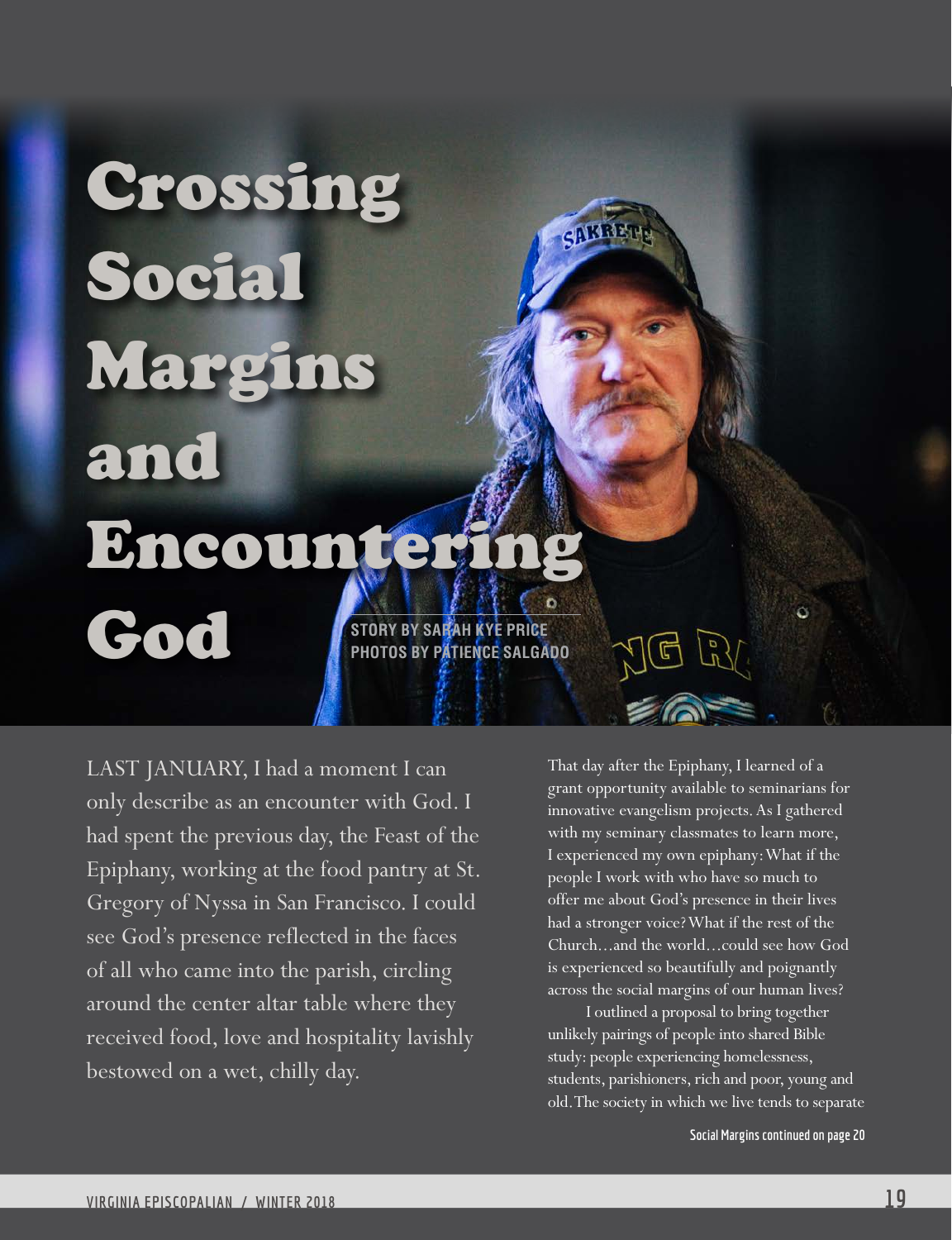#### **Social Margins continued from page 19**

and divide people, whether by our political affiliations, social class, or the labels used to define our contribution to society. But I knew first-hand that we all had something to learn from and something to teach each other, if we could just cross those socially constructed margins.

As a social worker, I also realized that these differences in social power might keep us divided, if we allow that to happen. So, as the Church, it becomes imperative for us to engage intentionally with each other in ways that remove barriers to full participation in the knowledge and love of Jesus Christ.



I imagined a setting where I could pair people together across social margins and introduce them to common ground through the Holy Scriptures. After all, that is the Good News of the Gospel: we all share equally in the transformative love and

Every week of the liturgical year, this project brings two people together across very different social margins: poverty, race, age, ethnicity, social class and all that tends to divide us in the world in which we live.



presence of Jesus Christ, no exceptions.

With the inspiration of people across social margins who share my journey, and good advice of my mentors, I applied for and received funding from the Episcopal Evangelism Society to make Faith from the Margins to the Web a reality.

Every week of the liturgical year, this project brings two people together across very different social margins: poverty, race, age, ethnicity, social class and all that tends to divide us in the world in which we live. Participants come from local parishes in downtown Richmond that offer feeding programs (both those who serve and those who eat meals at these locations), from Virginia Commonwealth University, and from the surrounding community as word spreads about this opportunity.

I meet with potential participants to explain the project and offer suggestions to create an equal, shared conversation. Those who wish to participate agree to share in conversation around the weekly Gospel lesson from the Revised Common Lectionary, responding to three questions (see page 21) and one story-sharing prompt I've written specifically for each lesson to help spark conversation about how the Gospel is relevant in their lives.

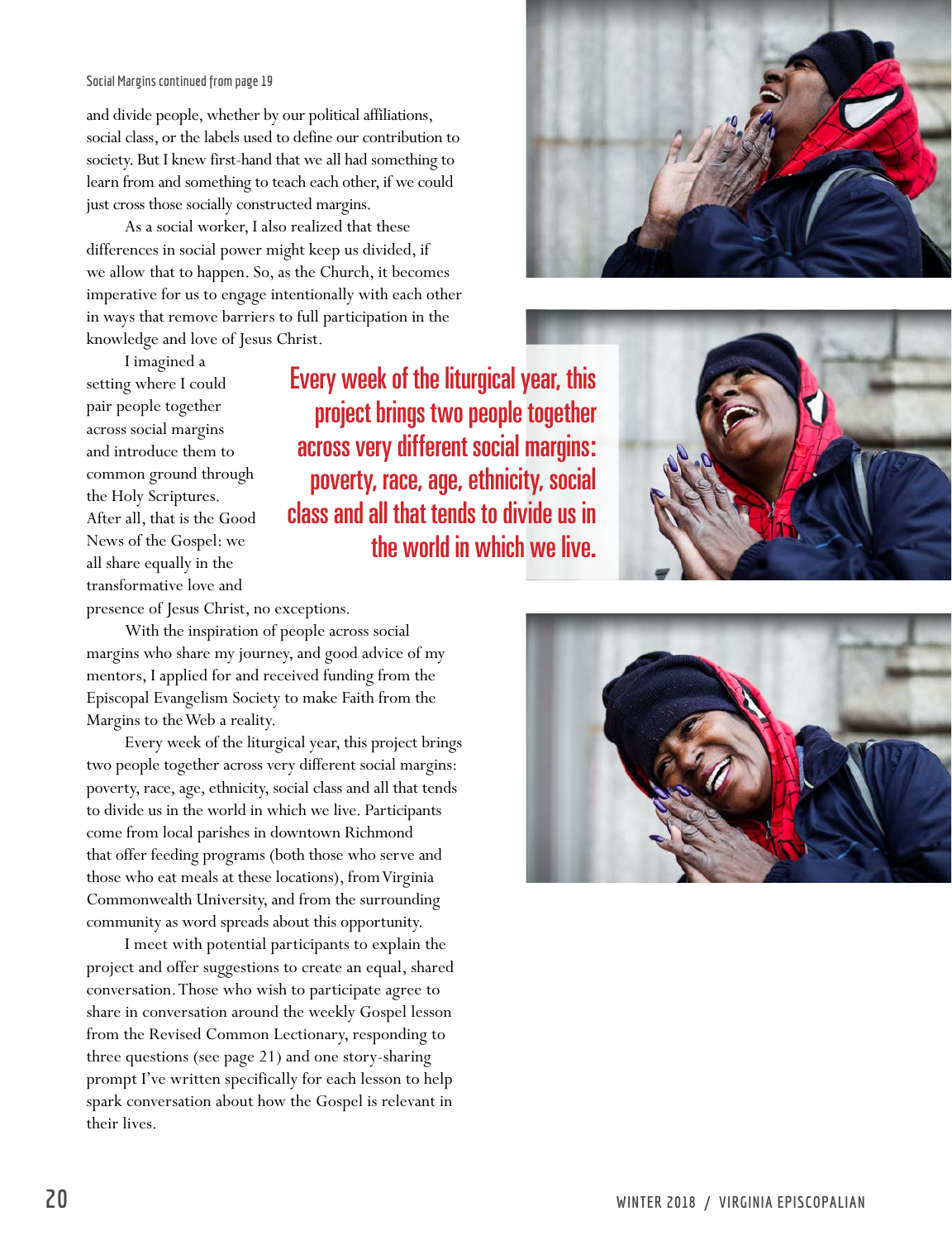

An important part of this project for me was to honor the authorship contribution of each person in a fair and equal way. Thanks to support from EES, each participant receives \$25 as payment for authorship of the weekly lesson, which helps offset the time and honor the wisdom shared each week. The completed interview comes to me where I have the honor of listening, transcribing and curating their shared conversation onto our blog, Faith from the Margins to the Web (www.faithfromthemarginstotheweb.com), accompanied by beautiful photography by my colleague Patience Salgado.

This innovative evangelism project began in Advent, with a new Bible study interview posted on the blog each week in preparation for the upcoming Sunday's Gospel. The hope is that the liberating presence of Jesus Christ is revealed through these conversations, and that it moves beyond each pair of people into wider circulation through social media. I like to think of it as the digital footprint of the Holy Spirit.

My own faith already has been renewed and enlivened through this project. I extend invitations to equal numbers of interested people from campus, community and parish on the days we hold the Bible studies, and then see how the mix of people end up coming together. I continue to be amazed that every interview has a point when it is clear that those two people have been brought together with purpose around that Gospel lesson and have been blessed by some commonality in their stories and experiences that they (or I) never would have known. **Social Margins continued on page 22**

### The three questions for discussing the weekly Gospel reading:

- 1) What is something that stands out for you in this Gospel, in your own words?
- 2) Where do you see God right now, in this Gospel or in your own life?
- 3) What does this Gospel tell you that you think other people need to hear?

There was the time that Tom, a person experiencing homelessness whom I knew well, ended up paired with a college student I'd met only briefly. They learned that each of their lives of faith had been dramatically changed by the death of close friends from opioid addiction.

Another week, Elaine and Dem dicovered that they had both studied the same subjects in college and lived in some of the same places throughout Virginia over the years, even though their paths through life on the surface appeared so different.

Alisha and "Grandma Sheryl" learned that they probably see each other on campus at Virginia Commonwealth University all the time, but had never met. They learned that, in spite of the generations